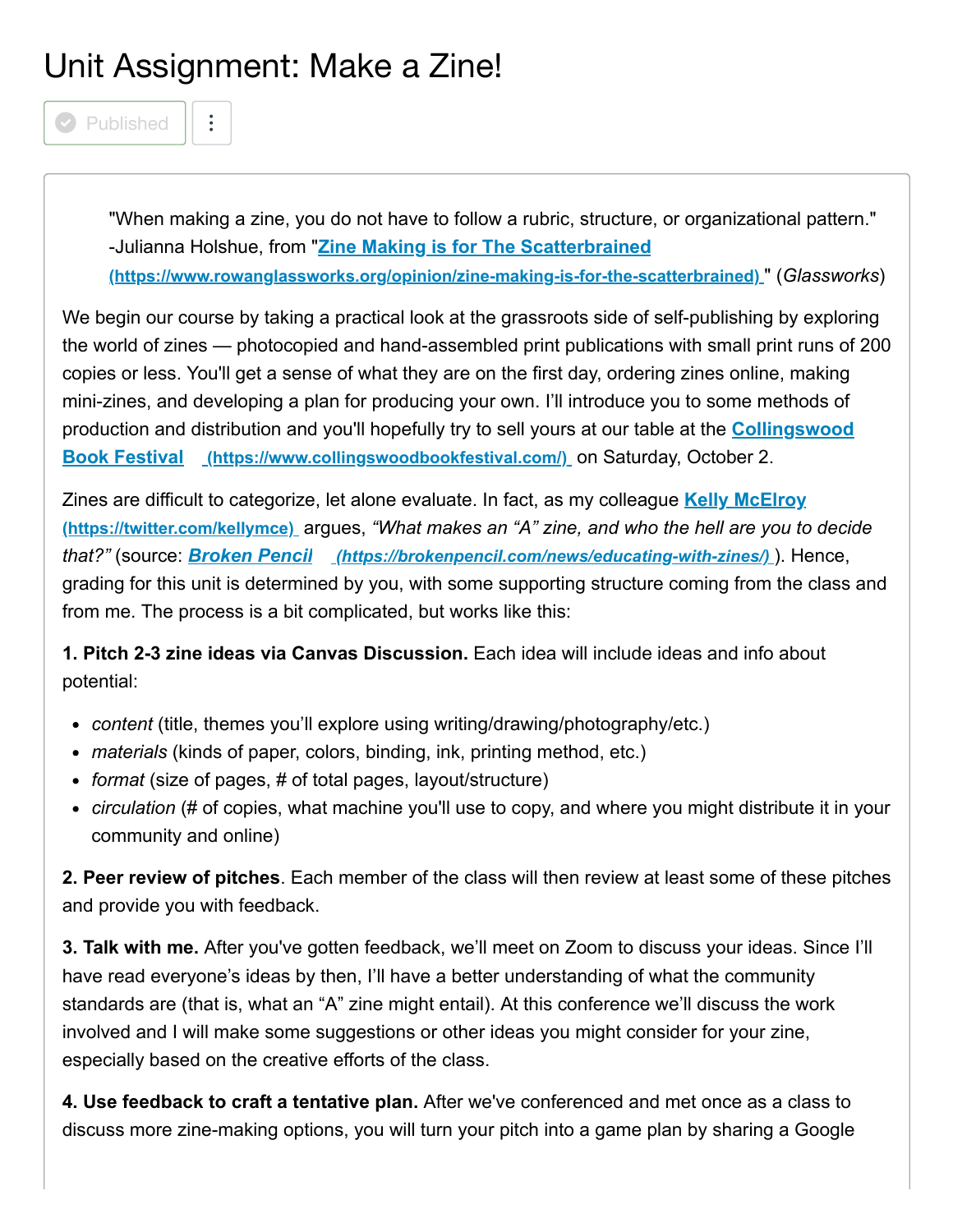Doc with me. At this point the document becomes a flexible agreement— that is, a reference point for your final zine and the accompanying statement.

**5. Make your zine.** This step is the messy part, but you'll basically try to do the thing you planned in step 4. Expect failure, but also innovation and resilience. You also have my help (and my copy access if needed).

**6. Distribute your physical zine and put it online.** Assuming campus hasn't been shut down due to rising COVID cases, anyone who wants to can distribute their zine in Glassboro and at the Collingswood Book Festival. You'll also put it online somewhere so readers who encounter your zine irl can find it on the info superhighway as well.

**7. Reflect.** After making and sharing your zine, you'll reflect on that experience via an accompanying statement. Things will certainly change as you make and share your zine; the accompanying statement will help you be accountable for them. At the end of the unit — that is, after your zine has been distributed — you'll share a copy with me along with a Google Doc statement (share link via this assignment) that considers several questions, below. Your statement will be single-spaced and formatted using a 12-point, readable font. If you are contracting for an A [\(or striving for one\), this statement will need to be at least 1,200 words. Here's a](https://drive.google.com/open?id=1jrbjTiUlOSHEAtecKwE0bNzr6oeyhw18&authuser=luther%40rowan.edu&usp=drive_fs) **good example (https://drive.google.com/open?**

**id=1jrbjTiUlOSHEAtecKwE0bNzr6oeyhw18&authuser=luther%40rowan.edu&usp=drive\_fs)** .

## **Required**:

- What goals did you have for this zine and did you meet them?
- Assess your grade. What did you earn and why?

## **Encouraged**:

- $\circ$  Think about yourself at the start of this unit/course. What was the extent of your experience or knowledge of zines and DIY print communities at the beginning of the unit? What did you learn about them and how did it apply to your zine?
- o Discuss how you arrived at the the idea for your zine. Was it inspired by something specific?
- Talk about the limitations and choices you made with regard to the materials of your zine, the tools required, and social circumstances surrounding its creation? What was your vision and how was it compromised by these materials, tools, and circumstances?
- $\circ$  If applicable, reflect on your experience planning and witnessing your zine in the wild. Were you inspired by where it ended up? Did you get any feedback?
- Discuss the implications of creating your zine with regard to your future as a writer. How did zine'ing support or complicate your goals?
- What will Issue #2 of your zine look like? How will it build from the lessons of Issue #1?

**Submitting**. Please draft and design your zine reflection in a Google Doc. To share and submit: